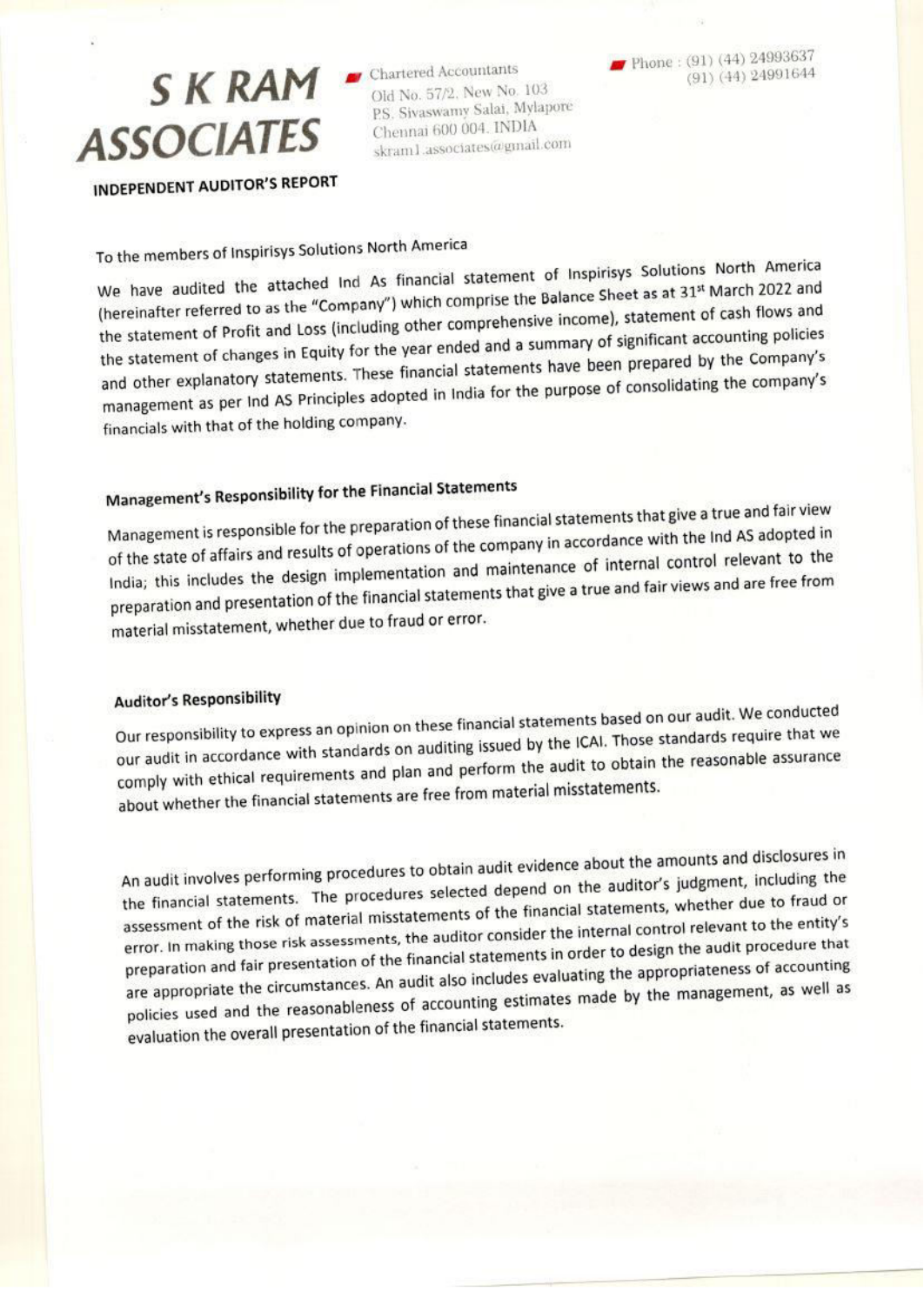We believe that the audit evidence we have obtained is sufficient and appropriate to provide a basis for our audit opinion.

## Opinion

In our opinion and to the best of our information and according to the explanation given to us, the financial statements give a true and fair view of the state of affairs of the company as at 31st March 2022, and of its results of operations for the year then ended in accordance with Generally Accepted Accounting Principles adopted in India.

For S K Ram Associates **Chartered Accountants** ICAI Firm Registration Number: 2842S

0 30 F & P - P1

 $Sd$ -

# R. Balaji

Membership Number: 202916 UDIN: 22202916AINNBL1276 Place of Signature: Chennai Date: 6th May 2022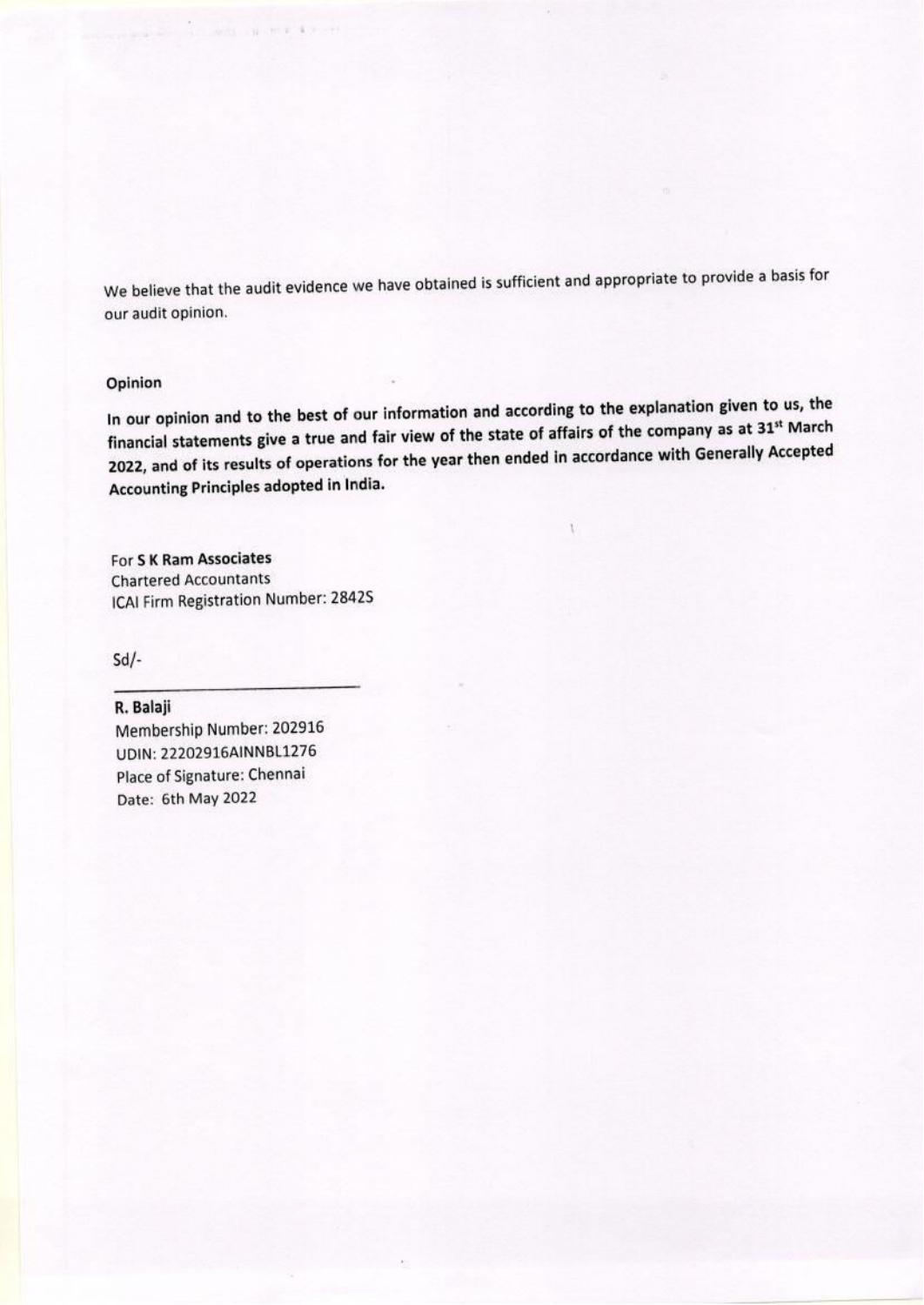#### Audited Balance sheet as at 31st Mar'22

(All amounts in USD lakhs, unless otherwise stated)

| $\mu$ in mononing in each<br><i>even to f verveooo o livor to loo o believe</i><br>Particulars | <b>Notes</b>   | As at Mar 31, 2022             | As at Mar 31, 2021 |
|------------------------------------------------------------------------------------------------|----------------|--------------------------------|--------------------|
| <b>ASSETS</b>                                                                                  |                |                                |                    |
| Non-current assets                                                                             |                |                                |                    |
| Property, plant and equipment                                                                  |                | 0.01                           | 0.01               |
| Financial assets                                                                               |                |                                |                    |
| - Other financial assets                                                                       | 2.1            | 0.03                           | 0.03               |
| Total                                                                                          |                | 0.04                           | 0.04               |
| <b>Current assets</b>                                                                          |                |                                |                    |
| Financial assets                                                                               |                |                                |                    |
| - Trade receivables                                                                            | 2.2            | 6.77                           | 7.25               |
| - Cash and cash equivalents                                                                    | 2.3            | 6.36                           | 1.79               |
| - Loans                                                                                        | 2.4            | 25.20                          | 13.99              |
| Other current assets                                                                           | 2.5            | 3.71                           | 3.18               |
| Total                                                                                          |                | 42.04                          | 26.21              |
| <b>Assets Total</b>                                                                            |                | 42.08                          | 26.25              |
|                                                                                                |                |                                |                    |
| <b>EQUITY AND LIABILITIES</b>                                                                  |                |                                |                    |
| Equity                                                                                         |                |                                |                    |
| Equity share capital                                                                           | 2.6            | 6.55                           | 6.55               |
| Other equity<br>- Reserves and surplus                                                         | 2.7            | (33.89)                        |                    |
|                                                                                                |                |                                | (35.56)            |
| Total                                                                                          |                | (27.34)                        | (29.01)            |
| Liabilities                                                                                    |                |                                |                    |
| Non-current liabilities                                                                        |                |                                |                    |
| Financial liabilities                                                                          |                |                                |                    |
| - Borrowings                                                                                   | 2.8            | 3.25                           | 6.50               |
| Total                                                                                          |                | 3.25                           | 6.50               |
|                                                                                                |                |                                |                    |
| <b>Current liabilities</b>                                                                     |                |                                |                    |
| <b>Financial liabilities</b>                                                                   |                |                                |                    |
| - Trade payables                                                                               | 2.9            | 48.13                          | 43.67              |
| - Other financial liabilities                                                                  | 2.10           | 17.70                          | 4.64               |
| Other current liabilities                                                                      | 2.11           | 0.34                           | 0.45               |
| TOTAL                                                                                          |                | 66.17                          | 48.76              |
|                                                                                                |                |                                |                    |
| <b>Liabilities Total</b>                                                                       |                | 42.08                          | 26.25              |
| Significant Accounting Policies & Other Notes                                                  | $\mathbf{1}$   |                                |                    |
| Notes to the Balance Sheet                                                                     | $\overline{2}$ |                                |                    |
| As per our report of even date                                                                 |                |                                |                    |
| For S K RAM ASSOCIATES                                                                         |                |                                |                    |
| Firm Registration No.2842S                                                                     |                | For and on behalf of the Board |                    |
| Chartered Accountants                                                                          |                |                                |                    |
|                                                                                                |                |                                |                    |
| $Sd$ /-                                                                                        | $Sd$ /-        |                                | $Sd$ /-            |
|                                                                                                | Director       |                                | Director           |

#### R.Balaji Membership No.202916

Place: Chennai, India Date : 6th May 22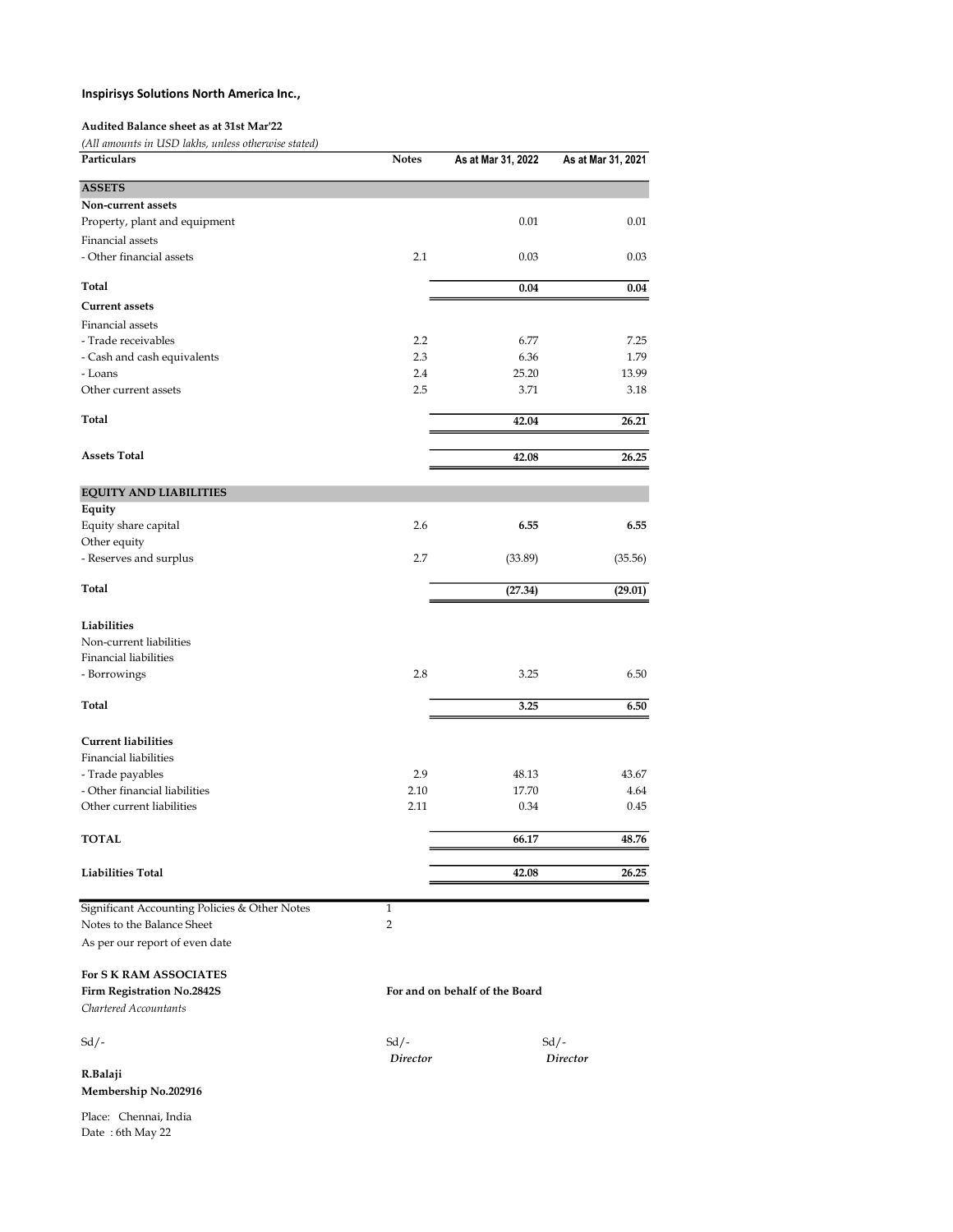# Audited Statement of Profit and loss account for Financial year ended 31st Mar 2022

(All amounts in USD lakhs, unless otherwise stated)

| Particulars                                                                           | <b>Notes</b>    | 31 Mar 2022                    | For the year ended For the year ended<br>31 Mar 2021 |
|---------------------------------------------------------------------------------------|-----------------|--------------------------------|------------------------------------------------------|
| <b>Continuing operations</b>                                                          |                 |                                |                                                      |
| Income                                                                                |                 |                                |                                                      |
| Revenue from operations                                                               | 3.1             | 37.43                          | 29.15                                                |
| Other income                                                                          | 3.2             | 3.16                           | 3.12                                                 |
| Total revenue (I)                                                                     |                 | 40.59                          | 32.27                                                |
| <b>Expenses</b>                                                                       |                 |                                |                                                      |
| Cost of Services                                                                      | 3.3             | 14.36                          | 6.11                                                 |
| Employee benefit expenses                                                             | 3.4             | 21.05                          | 24.61                                                |
| Other expenses                                                                        | 3.5             | 3.09                           | 4.86                                                 |
| Total (II)                                                                            |                 | 38.50                          | 35.58                                                |
| Earnings before interest, tax, depreciation and amortization<br>$(EBITDA) (I) - (II)$ |                 | 2.09                           | (3.31)                                               |
| Depreciation and amortization expense                                                 | 3.6             |                                | 0.02                                                 |
| Finance costs (Net)                                                                   | 3.7             | 0.42                           | 0.38                                                 |
| Profit/(loss) before tax                                                              |                 | 1.67                           | (3.71)                                               |
| Profit/(loss) for the year from continuing operations                                 |                 | 1.67                           | (3.71)                                               |
| Significant Accounting Policies & Other Notes                                         | $\mathbf{1}$    |                                |                                                      |
| Notes to the Statement of Profit and Loss Account                                     | 3               |                                |                                                      |
| As per our report of even date                                                        |                 |                                |                                                      |
| <b>For S K RAM ASSOCIATES</b>                                                         |                 |                                |                                                      |
| <b>Firm Registration No.2842S</b>                                                     |                 | For and on behalf of the Board |                                                      |
| Chartered Accountants                                                                 |                 |                                |                                                      |
| $Sd$ /-                                                                               | $Sd$ /-         |                                | $Sd$ /-                                              |
|                                                                                       | <b>Director</b> |                                | <b>Director</b>                                      |
| R.Balaji                                                                              |                 |                                |                                                      |
| Membership No.202916                                                                  |                 |                                |                                                      |
| Place: Chennai, India                                                                 |                 |                                |                                                      |
| Date: 6th May 22                                                                      |                 |                                |                                                      |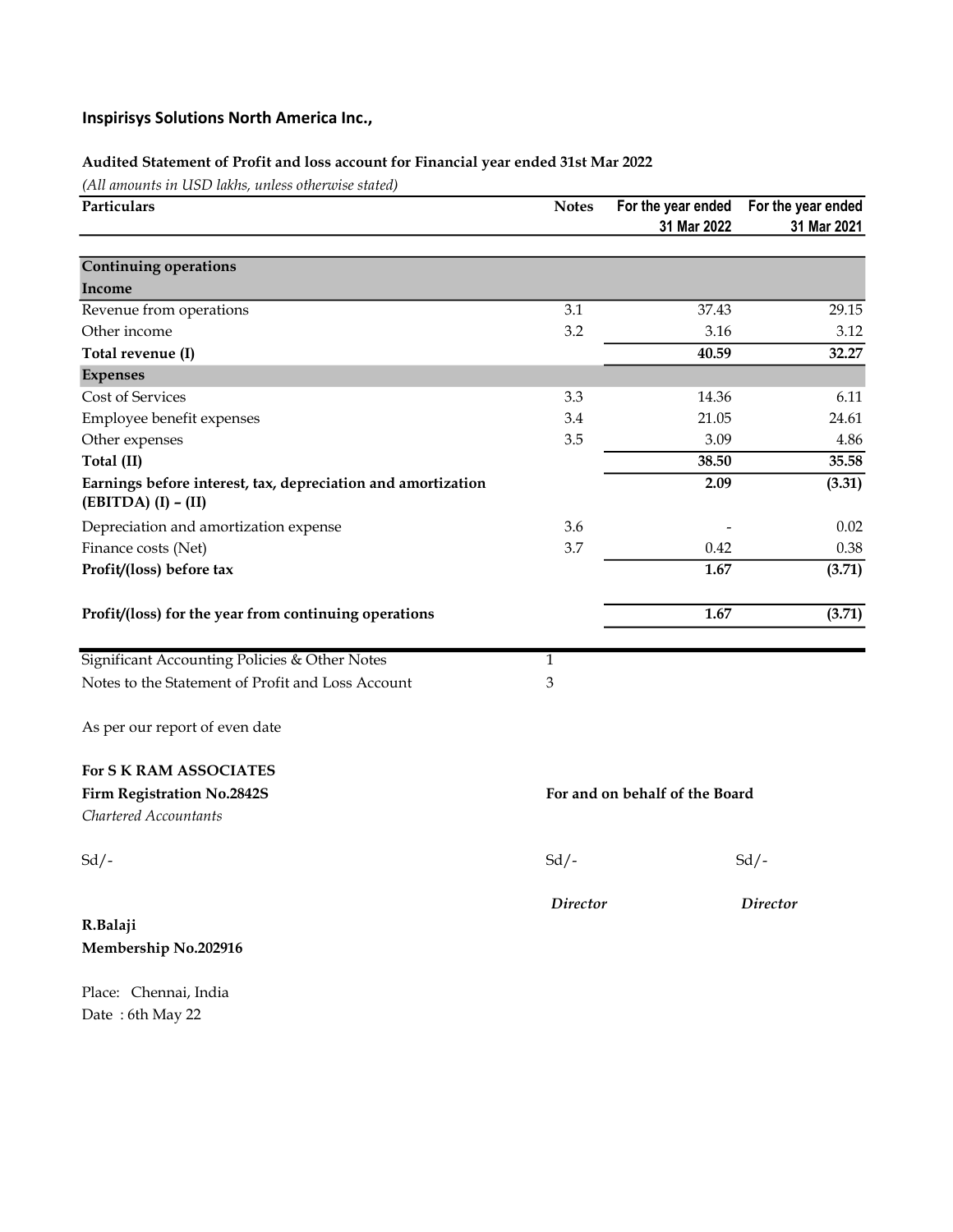### Cash Flow Statement for the year ended

(All amounts in US Dollars in Lakhs, unless otherwise stated)

| Particulars                                                 | For the year ended 31 For the year ended<br>03-2022 | 31-03-2021 |
|-------------------------------------------------------------|-----------------------------------------------------|------------|
|                                                             |                                                     |            |
| <b>Cash flows from operating activities</b>                 |                                                     |            |
| Net profit / (loss) for the year before tax Adjustment for: | 1.67                                                | (3.71)     |
| Financing costs                                             | 0.42                                                | 0.38       |
| Depreciation on fixed assets                                |                                                     | 0.02       |
| Operating profit / (loss) before reinvestment of capital    | 2.09                                                | (3.31)     |
| (Increase)/Decrease in Trade receivables                    | 0.49                                                | 0.21       |
| (Increase)/Decrease in P&L debit balance                    |                                                     |            |
| (Increase)/Decrease in current assets                       | (11.75)                                             | (1.18)     |
| Increase/(Decrease) in trade and other payables             | 17.40                                               | 3.11       |
| Cash generated from / (used in) operations                  | 8.23                                                | (1.17)     |
| Tax (paid)                                                  |                                                     |            |
| Net cash flows from operating activities                    | 8.23                                                | (1.17)     |
| Cash flows from investing activities:                       |                                                     |            |
| Acquisition of non current assets & CWIP                    |                                                     |            |
| Net cash flows from/ (used in) investing activities         |                                                     |            |
| Cash flows from financing activities:                       |                                                     |            |
| Equity investment                                           |                                                     |            |
| Borrowings                                                  | (3.25)                                              | (0.00)     |
| Financing costs                                             | (0.42)                                              | (0.38)     |
| Net cash flows from/ (used in) financing activities         | (3.67)                                              | (0.38)     |
| Net Increase/(decrease) in cash & cash equivalents          | 4.56                                                | (1.55)     |
| Cash & cash equivalents at the beginning of the year        | 1.79                                                | 3.34       |
| Cash & Cash equivalents at end of the year                  | 6.36                                                | 1.79       |
| As ner our renort of even date                              |                                                     |            |

As per our report of even date

# For S K RAM ASSOCIATES<br>Firm Registration No 2842S

| Firm Registration No.2842S<br>Chartered Accountants | For and on behalf of the Board |          |
|-----------------------------------------------------|--------------------------------|----------|
| $Sd$ /-                                             | $Sd$ /-                        | $Sd$ /-  |
| R.Balaji<br>Membership No.202916                    | Director                       | Director |

Place: Chennai, India Date : 6th May 22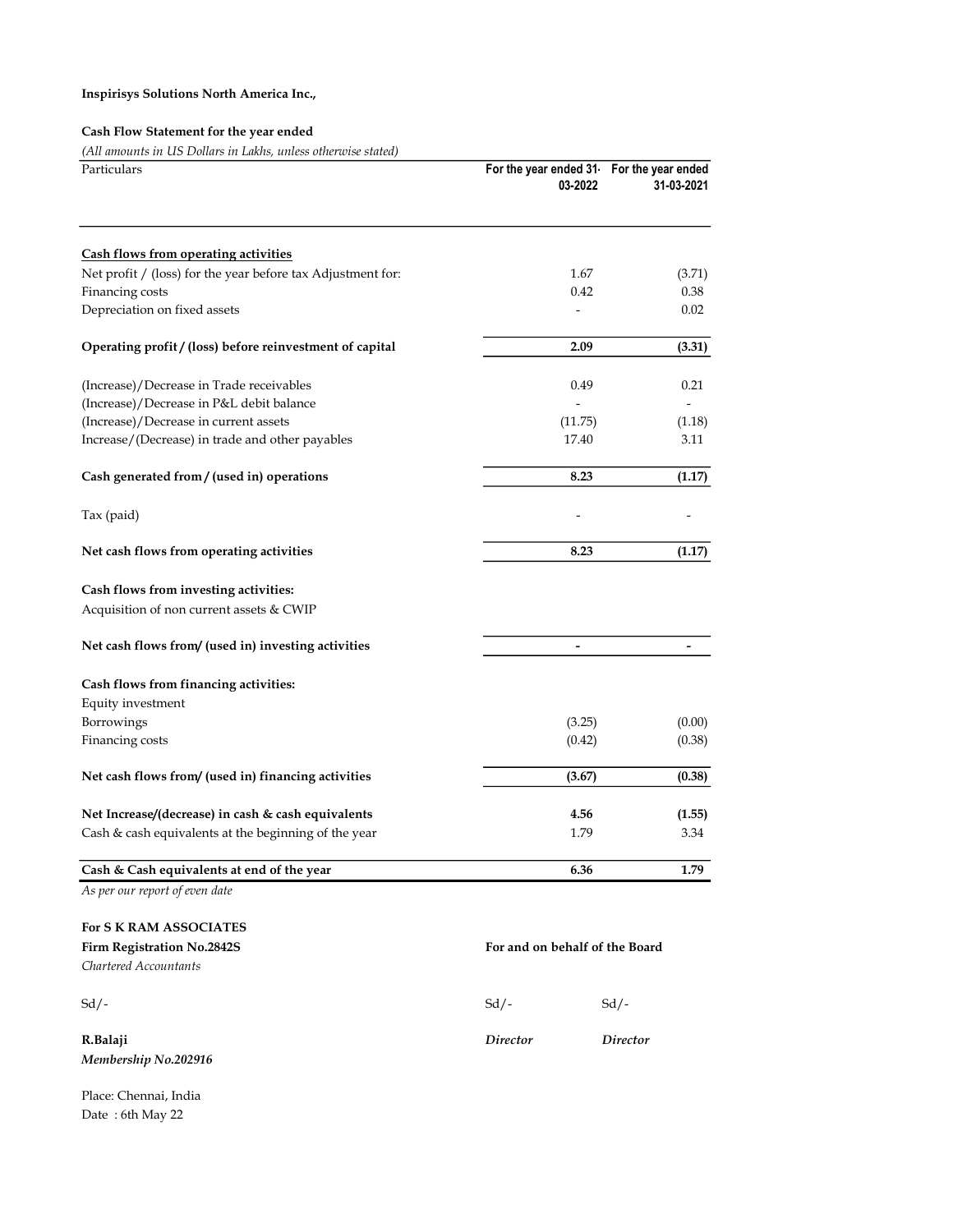# 2. Notes to the balance sheet for Financial year ended 31st Mar 2022

(All amounts in USD lakhs, unless otherwise stated)

 $\overline{\phantom{a}}$ 

| <b>Particulars</b>                                       | As at Mar 31, 2022 | As at Mar 31, 2021 |
|----------------------------------------------------------|--------------------|--------------------|
| <b>Assets</b>                                            |                    |                    |
| 2.1 Other financial assets                               |                    |                    |
| <b>Non Current</b>                                       |                    |                    |
| Rental deposit                                           | 0.03               | 0.03               |
| Less: Provision for Doubtful                             |                    |                    |
| <b>Total</b>                                             | 0.03               | 0.03               |
| 2.2 Trade receivables                                    |                    |                    |
| <b>Current</b>                                           |                    |                    |
| Considered good                                          | 6.77               | 7.25               |
| Considered doubtful                                      |                    |                    |
|                                                          | 6.77               | 7.25               |
| Less: Provision for doubtful receivables                 |                    |                    |
| <b>Total</b>                                             | 6.77               | 7.25               |
| 2.3 Cash and bank balances                               |                    |                    |
| Cash and cash equivalents                                |                    |                    |
| Balances with banks - current accounts                   | 6.36               | 1.79               |
| <b>Total</b>                                             | 6.36               | 1.79               |
| 2.4 Loans                                                |                    |                    |
| Long term                                                |                    |                    |
| Loans and advances to related parties (Also, refer note) |                    |                    |
| Considered good                                          | 25.20              | 13.99              |
| Considered doubtful                                      |                    |                    |
| <b>Total</b>                                             | 25.20              | 13.99              |
| 2.5 Other current assets                                 |                    |                    |
| Unbilled revenue                                         | 3.58               | 3.09               |
| Prepaid expenses                                         | 0.13               | 0.09               |
| Employee advances                                        |                    |                    |
| <b>Total</b>                                             | 3.71               | 3.18               |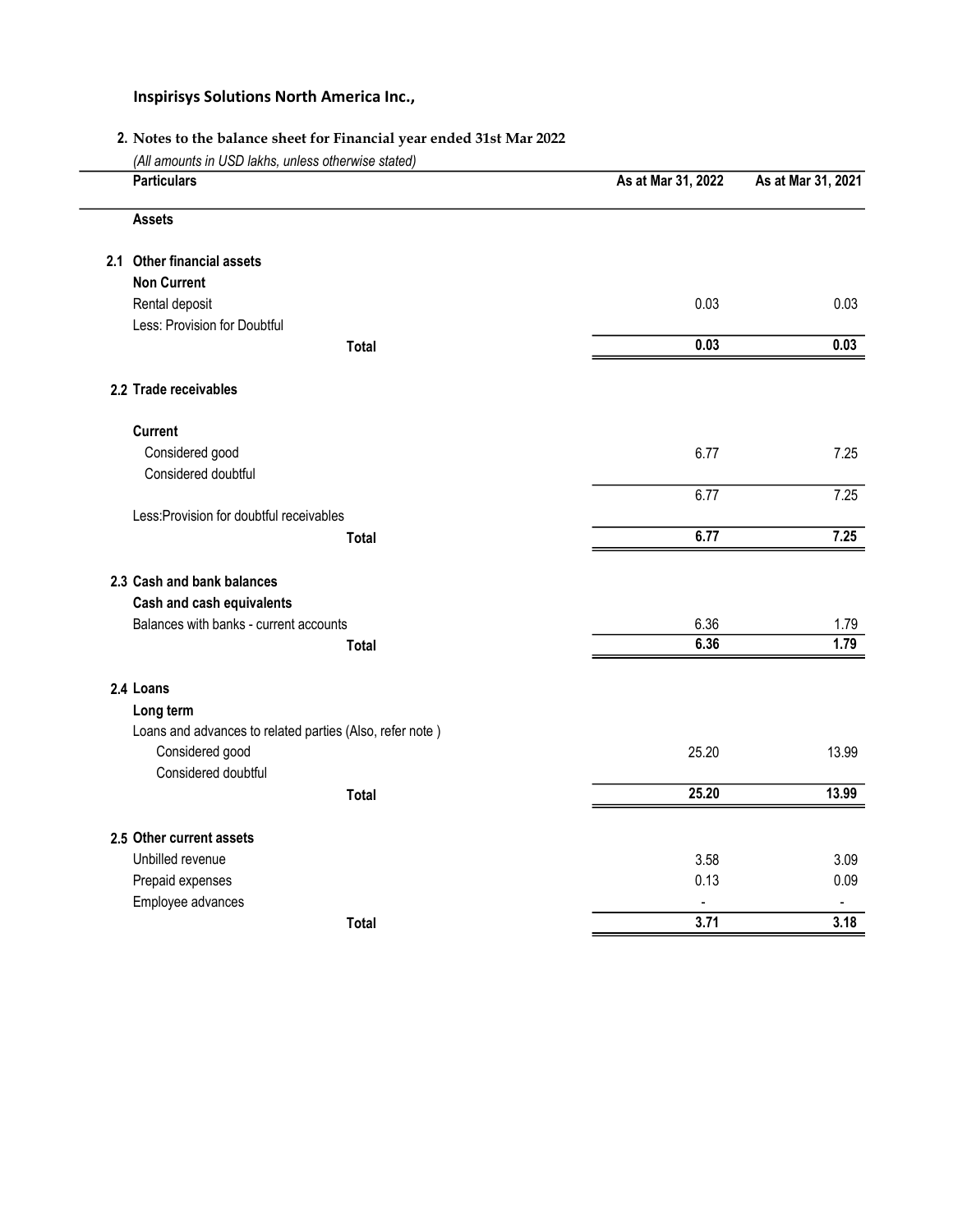# 2. Notes to the balance sheet for Financial year ended 31st Mar 2022

(All amounts in USD lakhs, unless otherwise stated)

| <b>Particulars</b>                                          | As at Mar 31, 2022 | As at Mar 31, 2021 |
|-------------------------------------------------------------|--------------------|--------------------|
| 2.6 Share capital                                           |                    |                    |
| Issued, Subscribed & Paid up                                |                    |                    |
| 655,000 (March 31,2020:655,000) equity shares of 1 USD each | 6.55               | 6.55               |
| 2.7 Other Equity                                            |                    |                    |
| <b>General reserve</b>                                      |                    |                    |
| Retained earnings                                           | (35.56)            | (31.85)            |
| Profit /(Loss) For The Year                                 | 1.67               | (3.71)             |
| Balance as at the end of the year                           | (33.89)            | (35.56)            |
| <b>Total</b>                                                | (33.89)            | (35.56)            |
| 2.8 Borrowings                                              |                    |                    |
| Non-current                                                 |                    |                    |
| <b>Unsecured</b>                                            |                    |                    |
| Loans and advances from related parties                     | 19.25              | 6.50               |
| Less: Current maturities of long-term borrowings            | (16.00)            |                    |
| <b>Total</b>                                                | 3.25               | 6.50               |
| 2.90 Trade payables                                         |                    |                    |
| Dues other than MSMED                                       | 48.13              | 43.67              |
| <b>Total</b>                                                | 48.13              | 43.67              |
| 2.10 Other financial liabilities                            |                    |                    |
| Current maturities of finance lease obligations             | 16.00              | 3.25               |
| Other accrued liabilities                                   | 1.70               | 1.39               |
| <b>Total</b>                                                | 17.70              | 4.64               |
| 2.11 Other current liabilities                              |                    |                    |
| Unearned service revenue                                    | 0.13               |                    |
| Statutory dues payable                                      | 0.21               | 0.45               |
| <b>Total</b>                                                | 0.34               | 0.45               |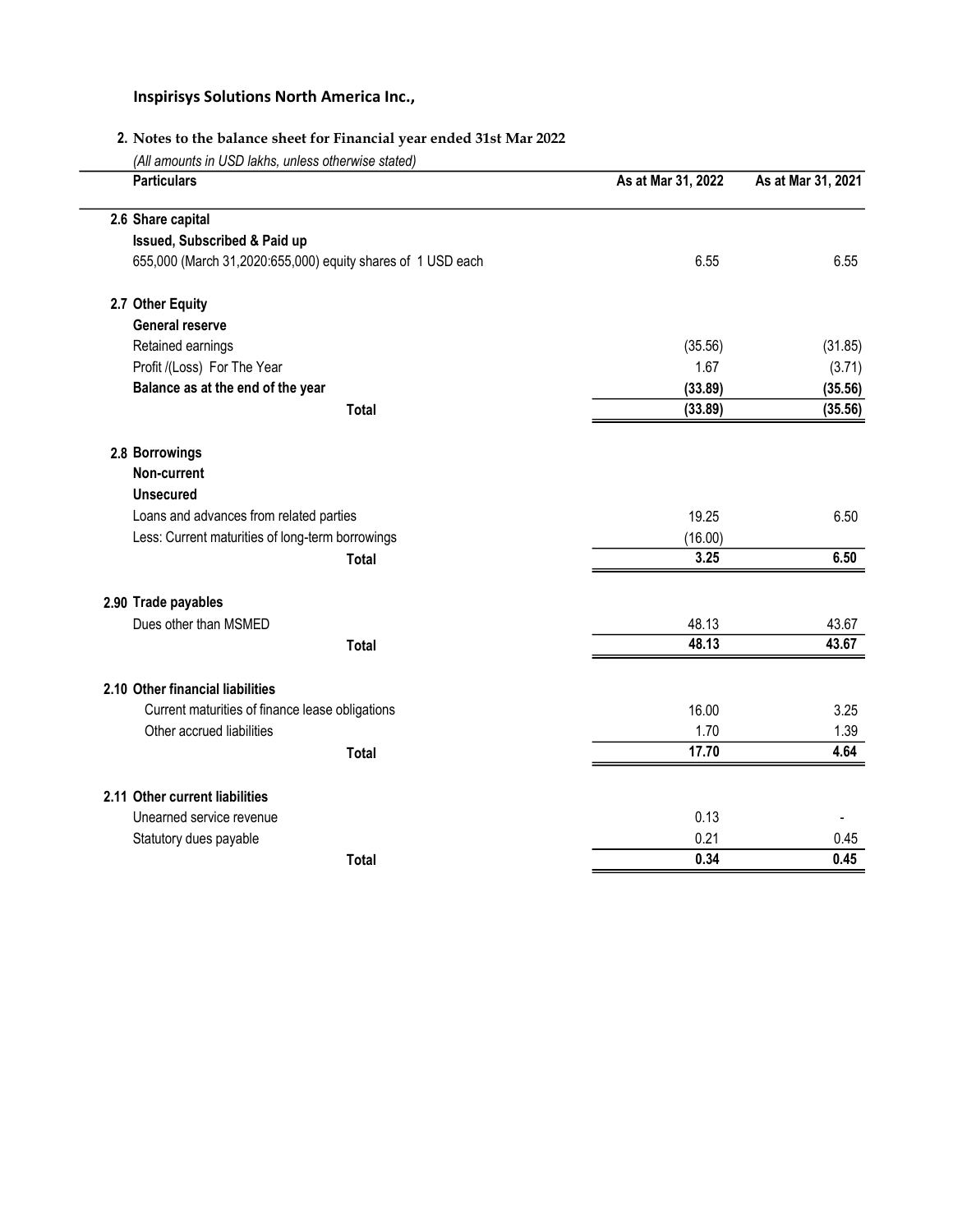# 3 Notes to the Statement of Profit and Loss account for Financial year ended 31st Mar 2022

(All amounts in USD lakhs, unless otherwise stated)

| Particulars                               | For the year ended<br>31 Mar 2022 | For the year ended<br>31 Mar 2021 |
|-------------------------------------------|-----------------------------------|-----------------------------------|
| 3.1 Revenue from operations               |                                   |                                   |
| Sale of services                          | 37.43                             | 29.15                             |
| Revenue from operations (net)             | 37.43                             | 29.15                             |
| 3.2 Other income                          |                                   |                                   |
| Other non-operating income                | 3.16                              | 3.12                              |
| <b>Total</b>                              | 3.16                              | 3.12                              |
| 3.3 Cost of Services                      |                                   |                                   |
| Sub-contracting and outsourcing cost      | 14.36                             | 6.11                              |
| <b>Total</b>                              | 14.36                             | 6.11                              |
| 3.4 Employee benefits expense             |                                   |                                   |
| Salaries, wages and bonus                 | 21.05                             | 24.61                             |
| <b>Total</b>                              | 21.05                             | 24.61                             |
| 3.5 Other expenses                        |                                   |                                   |
| Rent                                      | 0.25                              | 0.49                              |
| Insurance                                 | 0.09                              | 0.09                              |
| Rates and taxes                           | 0.58                              | 0.63                              |
| Communication costs                       | 0.00                              | 0.01                              |
| Travelling and conveyance                 | 0.17                              | 0.08                              |
| Legal and professional fees               | 1.66                              | 2.47                              |
| Advertising and sales promotion           | 0.00                              | 0.06                              |
| Bad debts written off                     |                                   | 0.32                              |
| Miscellaneous expenses                    | 0.33                              | 0.70                              |
| <b>Total</b>                              | 3.09                              | 4.86                              |
| 3.6 Depreciation and amortization expense |                                   |                                   |
| Depreciation of tangible assets           |                                   | 0.02                              |
| <b>Total</b>                              |                                   | 0.02                              |
| 3.7 Finance costs                         |                                   |                                   |
| Interest                                  | 0.42                              | 0.38                              |
| Bank charges & Commission                 | 0.42                              | 0.38                              |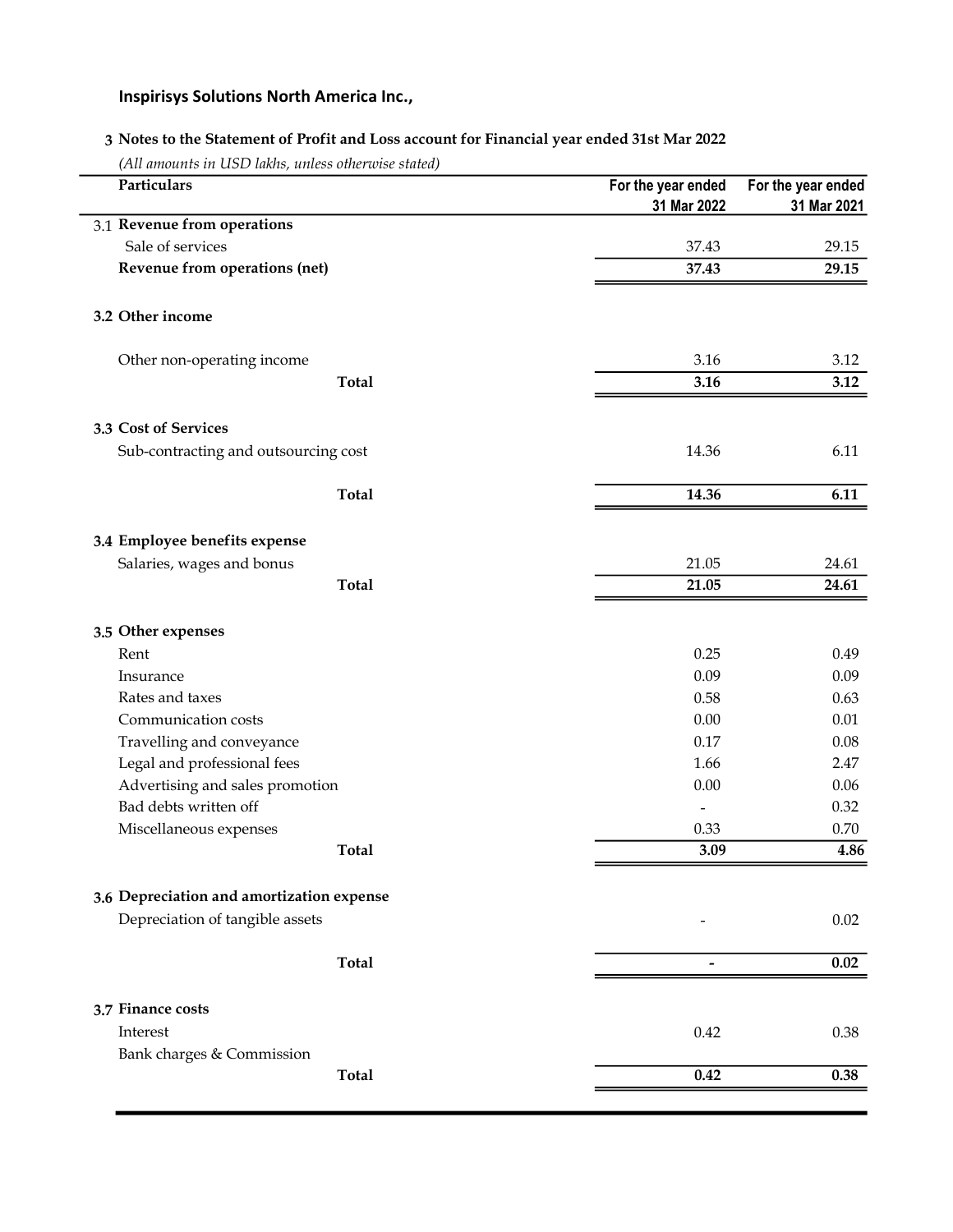#### 1. Other Notes forming part of Financial Statements for the Year Ended March 31, 2022

(All amounts in USD lakhs, unless otherwise stated)

#### 1.1. Legal status and business activity:

Inspirisys Solutions North America Inc , a company incorporated under the state laws of Califonia, USA. The company is primarily engaged in rendering software services.

#### 1.2. Tangible Assets:

a) Cost: The tangible assets represent office equipments, air conditioners, Furniture & Fixtures & Vehicles. The Tangible assets are stated at cost. Cost includes all expenses directly attributable to bringing the asset to its working condition for its intended use.

Depreciation: Depreciation on tangible assets is computed from the date the assets have been installed and put to use.

#### 1.3. Sundry debtors / Sundry creditors / Loans & advances

| Cash and Cash equivalents comprise of cash and bank current account.            | March 31, 2022 | March 31, 2021 |
|---------------------------------------------------------------------------------|----------------|----------------|
| Cash at Bank                                                                    | 6.36           | 1.79           |
|                                                                                 | 6.36           | 1.79           |
| 1.4. Trade receivables & Other Assets                                           |                |                |
| Trade and Other receivables are stated at the amounts estimated to be realized. | March 31, 2022 | March 31, 2021 |
| Trade Receivables                                                               | 6.77           | 7.25           |
|                                                                                 | 6.77           | 7.25           |

#### 1,5. Liabilities & Provisions:

All known liabilities have been accounted in preparing the financial statements.

#### Classification of Liabilities:

Amount falling due within one year **March 31, 2021** March 31, 2022 March 31, 2021 Liabilities classified as current liabilities on the balance sheet date are those, which fall due for payment on demand within one year from the balance

| Trade Payables            | 48.13 | 43.67 |
|---------------------------|-------|-------|
| Other Current liabilities | 18.04 | 5.09  |
|                           | 66.17 | 48.76 |

The company has sought for confirmation from concerned parties in respect of major balances stated at their values shown under sundry debtors, sundry creditors and loans & advances outstanding as at the year end, which is subject to confirmation.

#### 1.6. Changes in equity:

|                                                | Issued Capital/   | Accumulated    | Total   |
|------------------------------------------------|-------------------|----------------|---------|
| Particulars                                    | Share application | Profit/ (loss) |         |
|                                                | Money             |                |         |
| Balance as on March 31, 2021                   | 6.55              | (35.56)        | (29.01) |
|                                                |                   |                |         |
| Profit/(Loss) for the year ending Mar 31, 2022 |                   | 1.67           | 1.67    |
| Balance as on March 31, 2022                   | 6.55              | (33.89)        | (27.34) |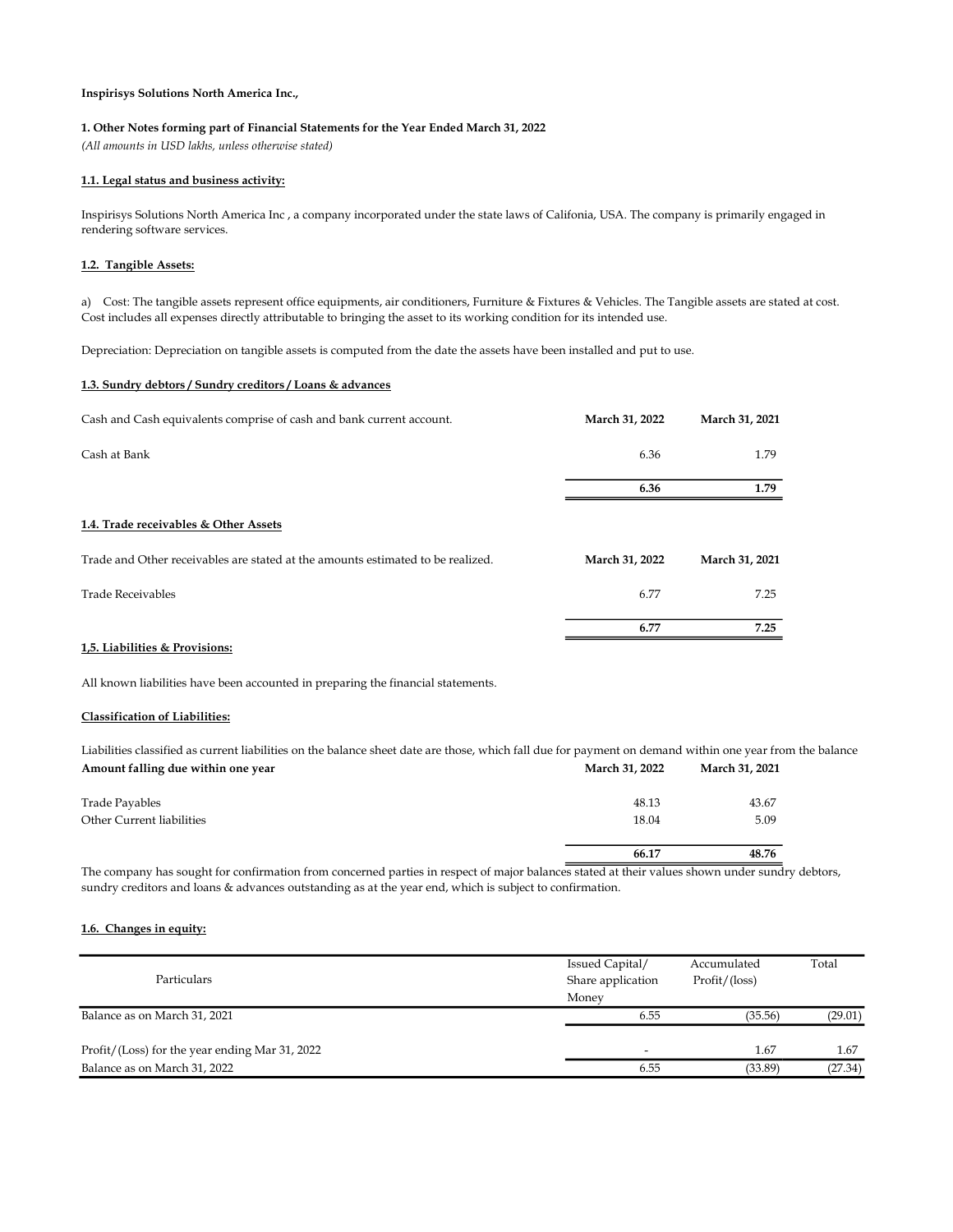#### 1.7. REVENUE RECOGNITION:

Revenue is generally accounted for on accrual basis and is recognized as follows:

a) Services: Revenue is recognized over the period in which the service is provided.

#### b) Software services:

Revenue on time-and-material contracts are recognized as the related services are performed and revenue from the end of the last billing to the Balance Sheet date is recognized as unbilled revenues.

Revenue from fixed-price and fixed-timeframe contracts, where there is no uncertainty as to measurement or collectability of consideration, is recognized based upon the percentage of completion method. When there is uncertainty as to measurement or ultimate collectability revenue recognition is postponed until such uncertainty is resolved. Provision for estimated losses, if any, on uncompleted contracts are recorded in the period in which such losses become probable based on the current estimates.

#### 1.8. RELATED PARTIES TRANSACTION

| Name of the Party                           | Nature of Relationship          |
|---------------------------------------------|---------------------------------|
| CAC Holidngs Corporation, Tokyo, Japan      | <b>Ultimate Holding Company</b> |
| Inspirisys Solutions Limited                | Holding company                 |
| Inspirisys Solutions Europe Ltd UK          | Fellow Subsidiary               |
| Inspirisys Solutions Japan Kabushiki Kaisha | Fellow Subsidiary               |
| <b>Inspirisys Solutions DMCC</b>            | Fellow Subsidiary               |
| Network Programs USA, Inc.                  | Fellow Subsidiary               |
| Directors of the company                    |                                 |

| Mr. Malcolm F Mehta | Director            |
|---------------------|---------------------|
| Mr. Milind Kalurkar | Whole time Director |
| Mr. Maqbool Hassan  | Director            |
| Mr. David Kumar     | Director            |

#### 1.9. The transactions with its related parties are as follows :

| Particulars                             | <b>Ultimate Holding</b><br>Company Company | Holding | Fellow<br>Subsidiary         | <b>Key Managerial</b><br>Personnel |
|-----------------------------------------|--------------------------------------------|---------|------------------------------|------------------------------------|
|                                         |                                            | 2.79    |                              |                                    |
| Sale of Services/Marketing Support Fees |                                            | (2.77)  |                              |                                    |
|                                         |                                            |         |                              |                                    |
| Interest Earned (ISDMCC)                |                                            |         | 0.37                         |                                    |
|                                         |                                            |         | (0.17)                       |                                    |
| Purchases                               |                                            | 13.86   |                              |                                    |
|                                         |                                            | (6.56)  | $\qquad \qquad \blacksquare$ |                                    |
|                                         |                                            |         |                              |                                    |
| <b>Interest Paid</b>                    | 0.42                                       |         |                              |                                    |
|                                         | (0.38)                                     |         |                              |                                    |
| Loans and Advances / Receivables        | 0.01                                       | 0.19    | 24.44                        |                                    |
|                                         | $\overline{\phantom{a}}$                   | (0.18)  | (13.60)                      |                                    |
|                                         |                                            |         |                              |                                    |
| Payables                                | 0.18                                       | 47.86   |                              |                                    |
|                                         | (0.10)                                     | (44.41) | $\qquad \qquad \blacksquare$ |                                    |
|                                         |                                            |         |                              |                                    |
| Loans Outstanding                       | 19.25                                      |         |                              |                                    |
|                                         | 9.75                                       |         |                              |                                    |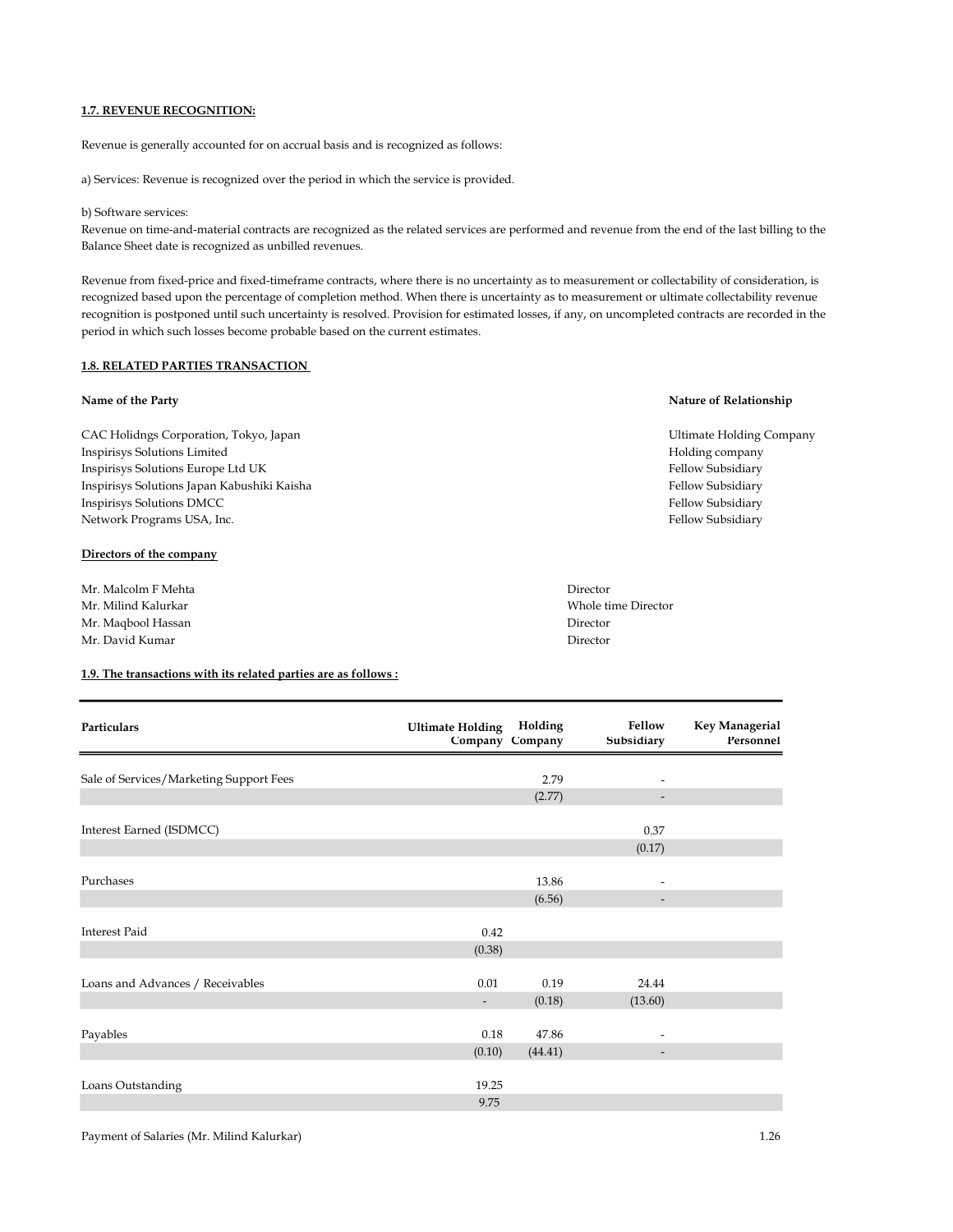Note: Item under parenthesis represent previous year figures